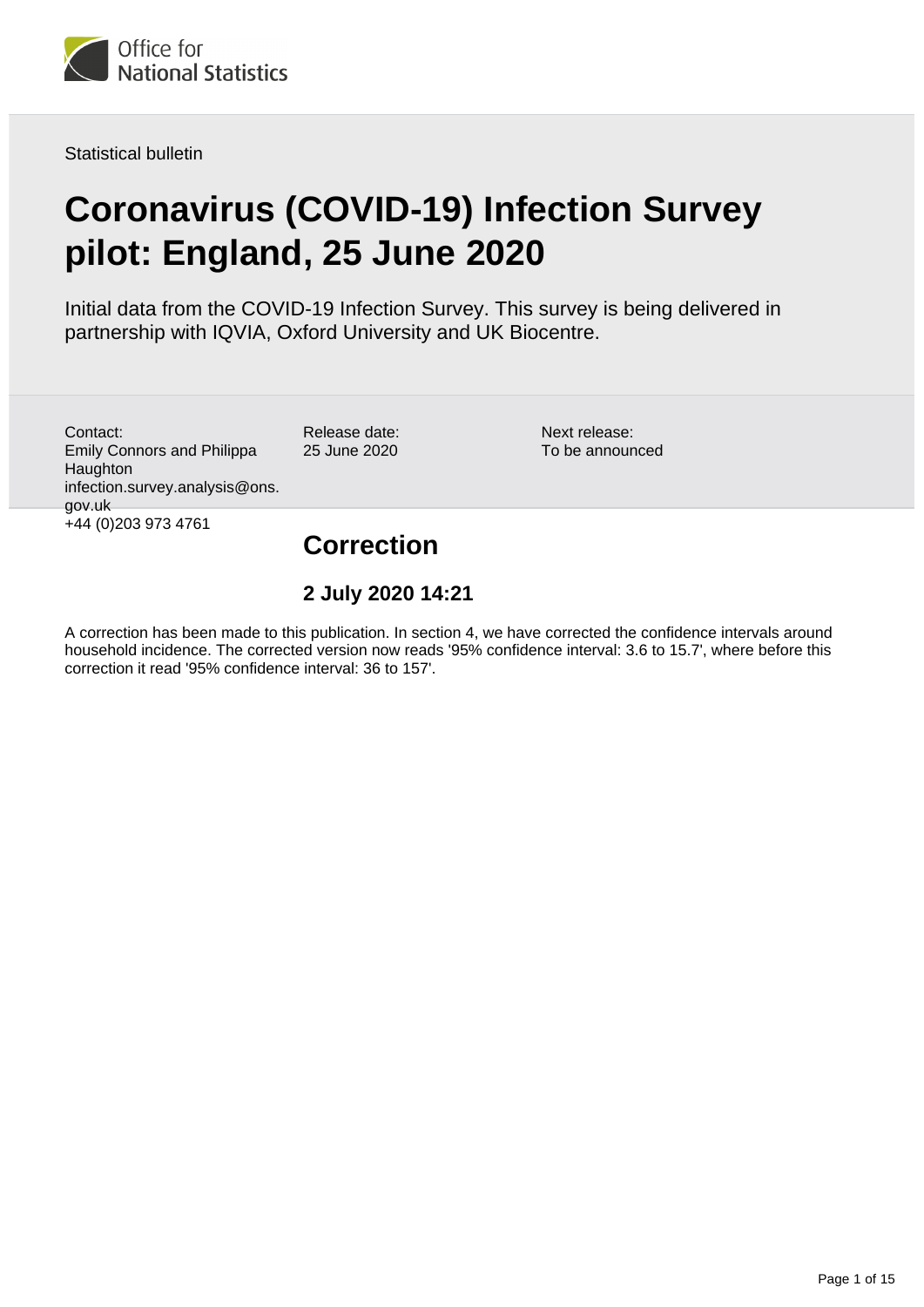## **Notice**

## **14 August 2020**

Estimates of positive COVID-19 cases for the South East are incorrect in Coronavirus (COVID-19) Infection Survey pilot bulletins published between 25 June and 7 August 2020. The correct estimates including a back series can be found in publications and accompanying datasets from 14 August 2020 onwards. We apologise for any inconvenience caused.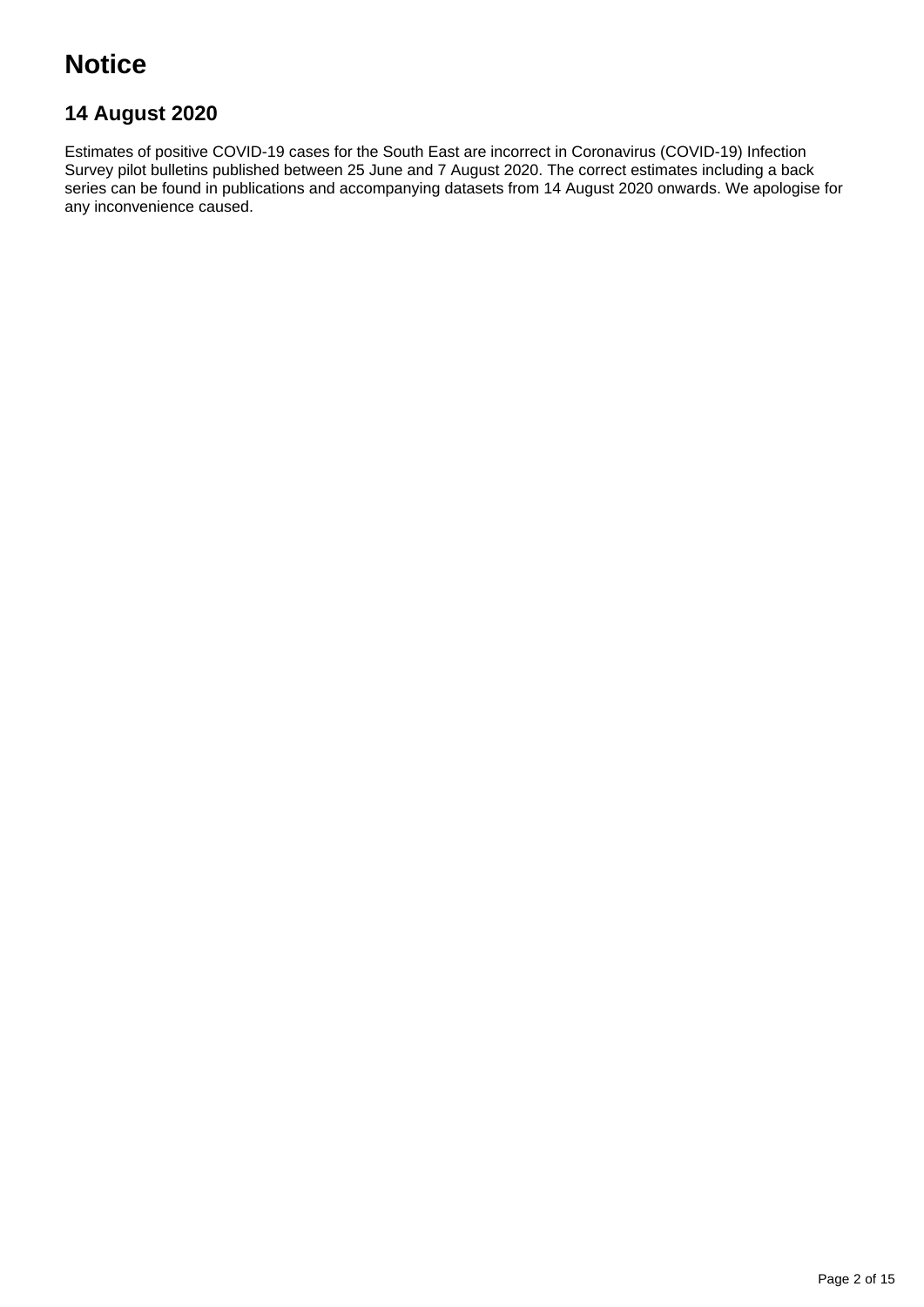## **Table of contents**

- 1. [Main points](#page-3-0)
- 2. [Number of people in England who had COVID-19](#page-3-1)
- 3. [Regional analysis](#page-5-0)
- 4. [Incidence rate](#page-7-0)
- 5. [COVID-19 Infection Survey data](#page-9-0)
- 6. [Collaboration](#page-9-1)
- 7. [Glossary](#page-9-2)
- 8. [Measuring the data](#page-10-0)
- 9. [Strengths and limitations](#page-13-0)
- 10. [Related links](#page-14-0)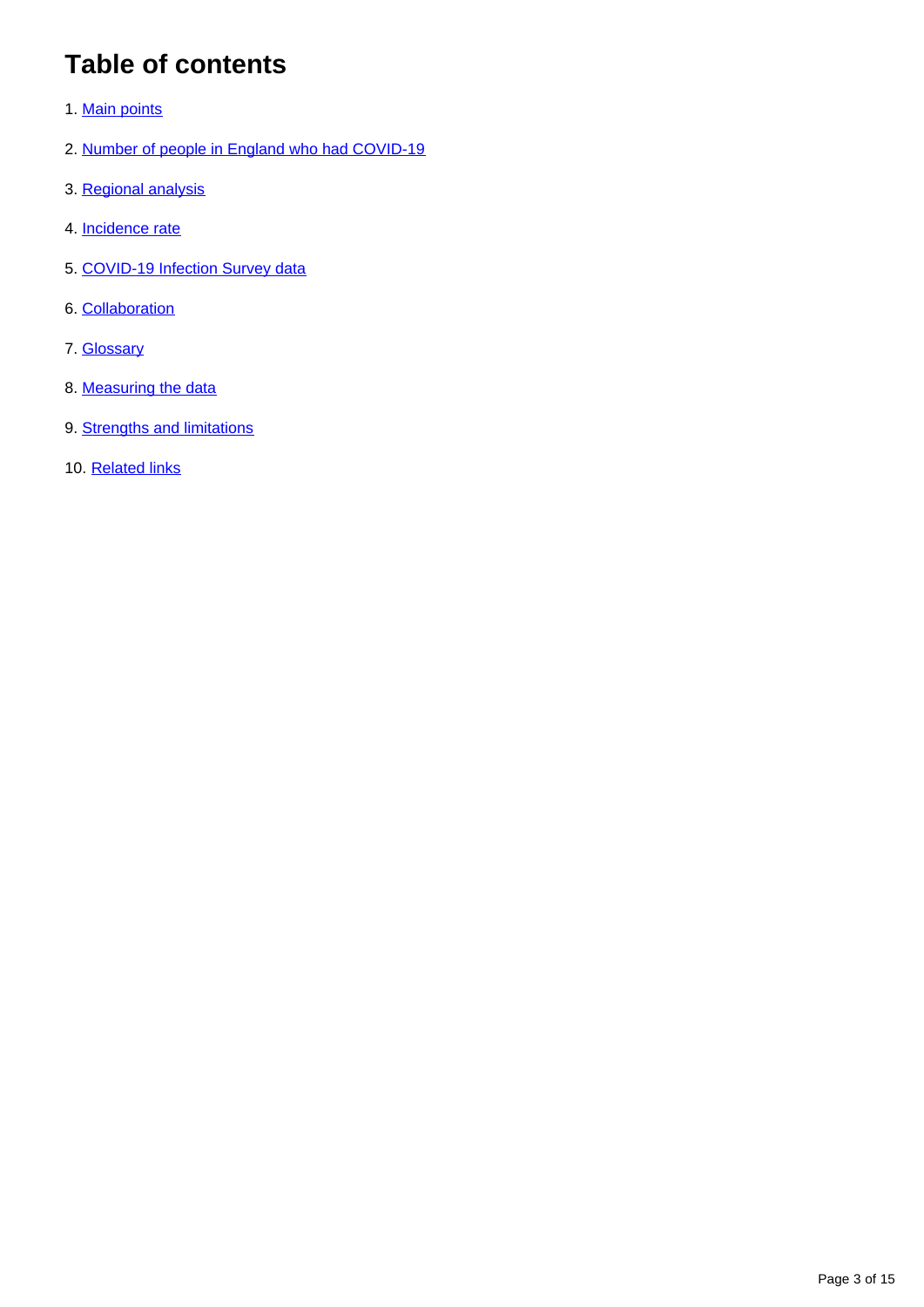## <span id="page-3-0"></span>**1 . Main points**

- In this bulletin, we refer to the number of coronavirus (COVID-19) infections within the community population; community in this instance refers to private residential households, and it excludes those in hospitals, care homes or other institutional settings.
- We estimate that an average of 1 in 1,100 individuals within the community population in England had COVID-19 at any given time between 8 June and 21 June 2020.
- An estimated average of 51,000 people (95% confidence interval: 21,000 to 105,000) within the community in England had COVID-19 between 8 June and 21 June 2020.
- Modelling of the trend over time suggests that the decline in the number of people in England testing positive has levelled off in recent weeks.
- New modelling of the incidence rate trend over time suggests that incidence appears to have decreased between mid-May and early June, but has also since levelled off.
- During the 14-day period from 8 June to 21 June, there were an estimated 4 new COVID-19 infections for every 10,000 individuals per week in the community population in England, equating to an estimated 22,000 new cases per week (95% confidence interval: 10,000 to 49,000).
- New regional analysis shows a statistically significant reduction in people testing positive for COVID-19 in previous weeks; these trends are now levelling off.

## <span id="page-3-1"></span>**2 . Number of people in England who had COVID-19**

### **Evidence shows that the number of people in England testing positive has decreased since the start of the study, and has now levelled off**

Our latest estimates indicate that at any given time during the two weeks from 8 June to 21 June 2020, an average of 51,000 people in England had the coronavirus (COVID-19) (95% confidence interval: 21,000 to 105,000)<sup>1</sup>. This equates to 0.09% (95% confidence interval: 0.04% to 0.19%) of the population in England or around 1 in 1,100 individuals. This estimate is based on swab tests collected from 24,256 participants, of which 14 individuals tested positive for COVID-19.

As this is a household survey, our figures do not include people staying in hospitals, care homes or other institutional settings. In these settings, rates of COVID-19 infection are likely to be different.

When analysing data for the four most recent non-overlapping 14-day periods (Figure 1), these estimates suggest the percentage testing positive has clearly decreased over time since our first measurement on 26 April, and this downward trend has now flattened. The confidence intervals overlap with the previous two time periods. This suggests that the actual number of individuals testing positive in the period 8 June to 21 June could be higher or lower than in the two previous periods. We therefore do not at this point have evidence that the current trend is anything other than flat.

The 14-day time periods presented in Figure 1 overlap with those presented in our [previous publication](https://www.ons.gov.uk/peoplepopulationandcommunity/healthandsocialcare/conditionsanddiseases/bulletins/coronaviruscovid19infectionsurveypilot/18june2020#measuring-the-data) so direct comparisons are not possible.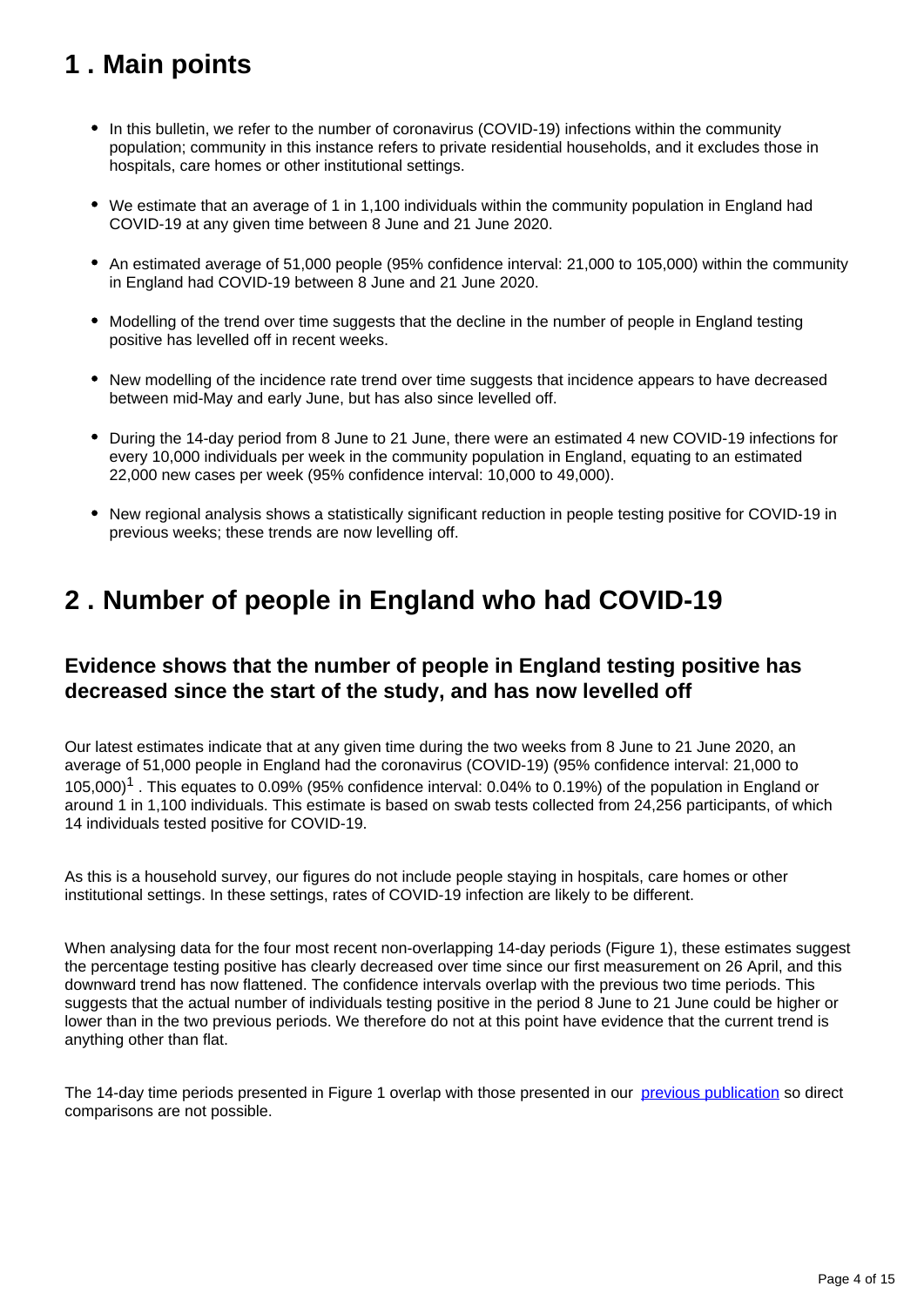### **Figure 1: The decrease in the proportion of people testing positive with COVID-19 seen in previous weeks has levelled off**

**Estimated percentage of the population in England who had the coronavirus (COVID-19), based on tests conducted between 27 April to 10 May, 11 May to 24 May, 25 May to 7 June and 8 June to 21 June 2020**

## Figure 1: The decrease in the proportion of people testing positive with COVID-19 seen in previous weeks has levelled off

Estimated percentage of the population in England who had the coronavirus (COVID-19), based on tests conducted between 27 April to 10 May, 11 May to 24 May, 25 May to 7 June and 8 June to 21 lune 2020



#### **Source: Office for National Statistics - COVID-19 Infection Survey**

**Notes:**

- 1. These statistics refer to infections reported in the community, by which we mean private households. These figures exclude infections reported in hospitals, care homes or other institutional settings.
- 2. It's important to note that the results for this period are provisional as we are still receiving swab test results. This may result in further revisions to the figure.

In addition to this analysis, a more complex regression modelling approach also confirms that there is a clear downward trend (Figure 2) since the study began on 26 April and, the decline seen in earlier weeks has now levelled off. This modelling is an exploratory analysis and was conducted by our research partners at the University of Oxford and the University of Manchester.

More information about the methods used in the regression model is available in [our methodology article](https://www.ons.gov.uk/peoplepopulationandcommunity/healthandsocialcare/conditionsanddiseases/methodologies/covid19infectionsurveypilotmethodsandfurtherinformation).

### **Figure 2: The latest exploratory modelling shows the downward trend in those testing positive for COVID-19 has now levelled off**

Estimated percentage of the population in England testing positive for the coronavirus (COVID-19) daily since the start of the study, 26 April 2020, England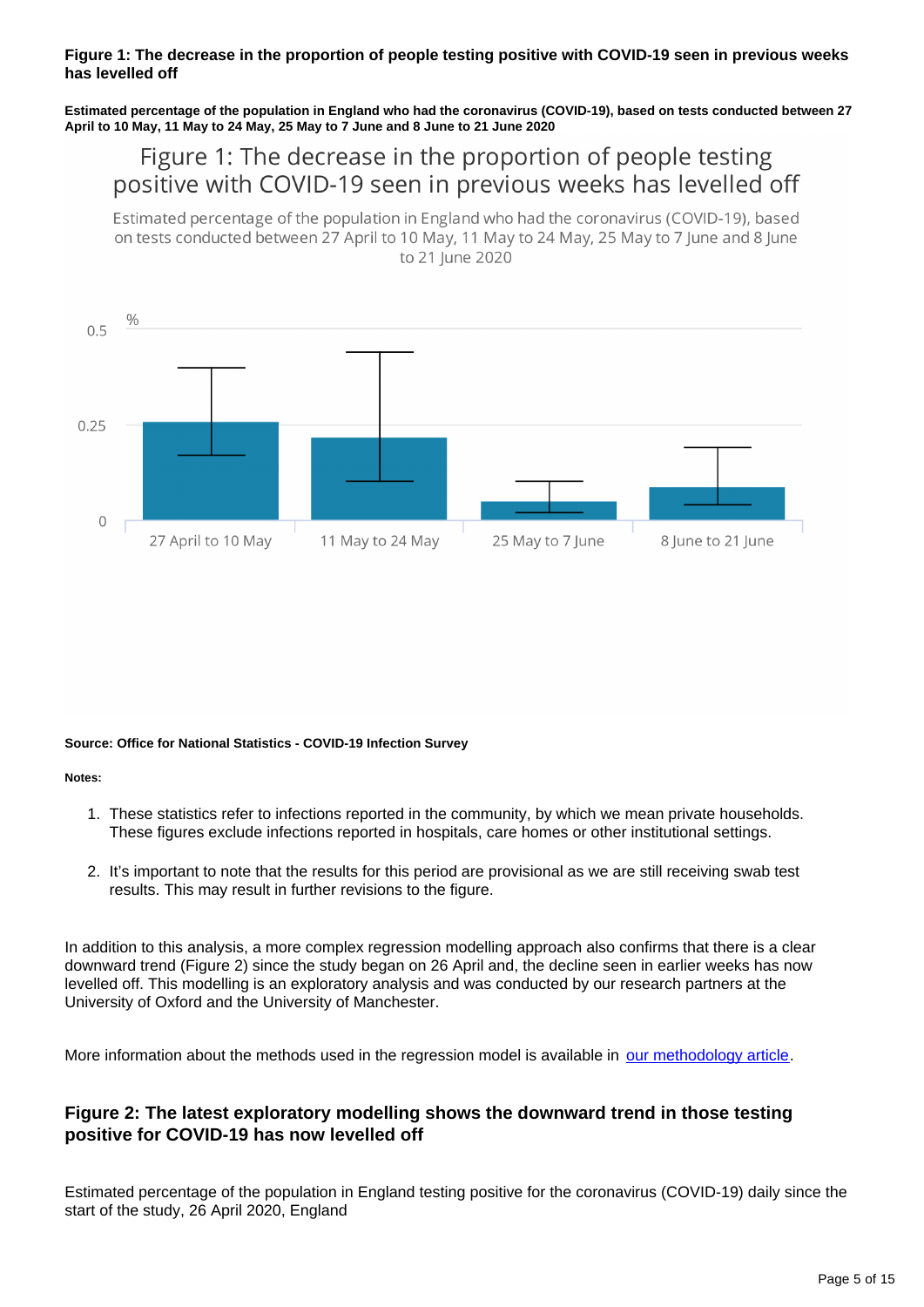### **Notes:**

- 1. These statistics refer to infections reported in the community, by which we mean private households. These figures exclude infections reported in hospitals, care homes or other institutional settings.
- 2. It is important to note that the results are provisional and subject to revision.
- 3. This analysis was produced by our research partners at the University of Oxford and the University of **Manchester**

#### [Download the data](https://www.ons.gov.uk/visualisations/dvc869/prevalence/datadownload.xls)

The estimates in Figure 1 are our most accurate reflection of the proportion of the population in England testing positive for COVID-19 at any given point in time. However, the modelling provides additional insight into the change over time that is not possible when comparing the 14-day estimates alone.

More information on how our estimates compare with other sources is available in [Section 8: Measuring the data.](https://www.ons.gov.uk/peoplepopulationandcommunity/healthandsocialcare/conditionsanddiseases/bulletins/coronaviruscovid19infectionsurveypilot/england25june2020#measuring-the-data)

### **Notes for: Number of people in England who had COVID-19**

1. All estimates are subject to uncertainty, given that a sample is only part of the wider population. The 95% confidence intervals are calculated so that, if we were to repeat this study many times, with many different samples of households, then 95% of the time the confidence intervals would contain the true value that we are seeking to estimate.

## <span id="page-5-0"></span>**3 . Regional analysis**

## **New regional modelling indicates there is no evidence of difference in the proportion of people testing positive for COVID-19 between regions**

The analysis in this section is exploratory and based on new modelling conducted by our research partners at the University of Oxford and the University of Manchester.

There is not enough evidence to say with confidence that there is a difference in infection rates between regions. Because of the low number of people testing positive sampled in the survey, there is high uncertainty in the regional estimates for this period as indicated by the relatively large credible intervals across most regions.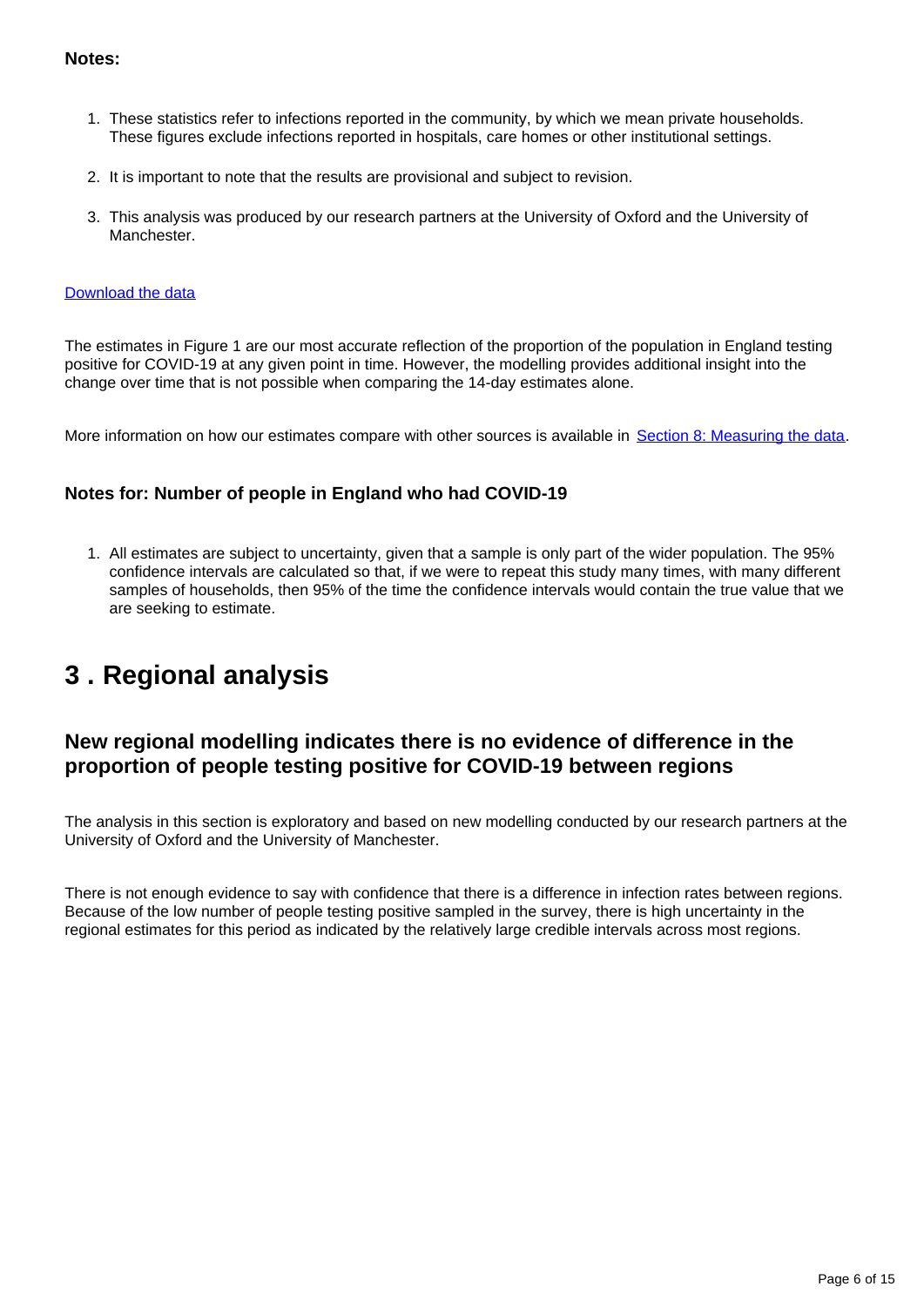### **Figure 3: Proportion of population testing positive for COVID-19 by region**

**Estimated percentage of the population testing positive for the coronavirus (COVID-19) across region, 18 June 2020 (mid-point of the most recent week), England**

## Figure 3: Proportion of population testing positive for COVID-19 by region

Estimated percentage of the population testing positive for the coronavirus (COVID-19) across region, 18 June 2020 (mid-point of the most recent week), England



#### **Source: Office for National Statistics - COVID-19 Infection Survey**

#### **Notes:**

- 1. These statistics refer to infections reported in the community, by which we mean private households. These figures exclude infections reported in hospitals, care homes or other institutional settings.
- 2. It's important to note that the results for this period are provisional as we are still receiving swab test results. This may result in further revisions to the figure.

When comparing over time, some regions have experienced a significant downward trend in the number testing positive in previous weeks, although those trends appear to be leveling off (Figure 4). The proportion testing positive by region has been calculated using a similar modelling approach as the national daily trend.

### **Figure 4: New exploratory modelling shows that downward trends experienced in some regions appear to be levelling off**

Estimated percentage of the population testing positive for the coronavirus (COVID-19) daily between regions since the start of the study, 26 April 2020, England

### **Notes:**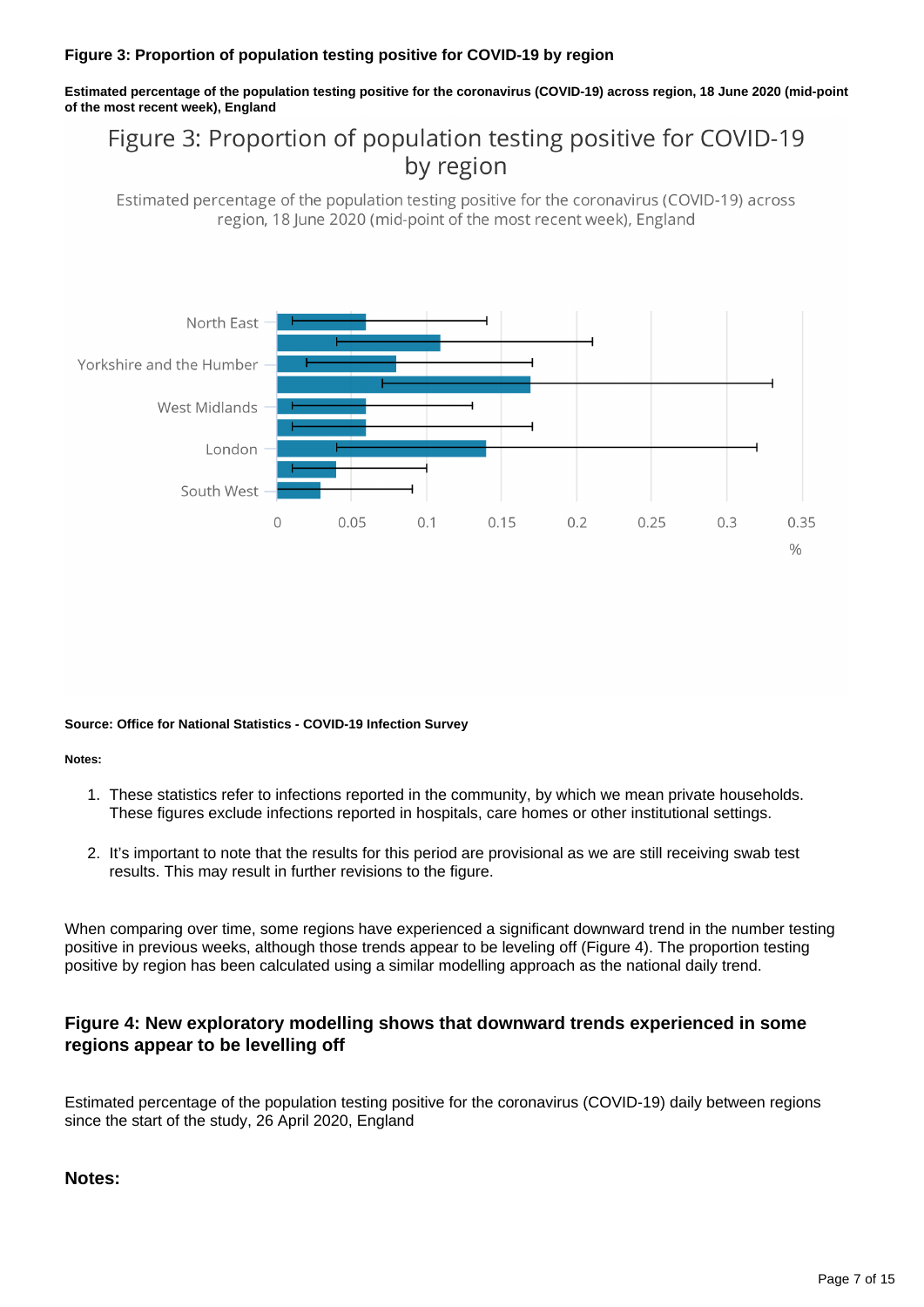1. The modelling uses data from the whole survey period, since 26 April 2020, to inform the overall trend by controlling for age and sex. This is a different methodology to the national weighted estimates for England and should not be compared directly.

[Download the data](https://www.ons.gov.uk/visualisations/dvc869/region/datadownload.xlsx)

## <span id="page-7-0"></span>**4 . Incidence rate**

### **There was an estimated average of 22,000 people who became newly infected with COVID-19 per week in England, for the period from 8 June to 21 June 2020**

We estimate that there were 4 new infections per 10,000 people followed for 1 week. This is based on the number of new people testing positive for the coronavirus (COVID-19) in the period from 8 June to 21 June 2020. This equates to an incidence rate of 0.04% (95% confidence interval: 0.02% to 0.09%) of people followed for one week.

We now use non-overlapping 14-day periods starting from 11 May as the basis for our incidence calculation to allow us to explore trends over time. This means that this analysis cannot be directly compared with that presented in previous bulletins.

When comparing incidence rates across the three 14-day periods of the study, together with the trend in positivity rate, incidence appears to have decreased between mid-May and early June, but has since levelled off (Figure 5). Note, there is uncertainty in the incidence trend over time because of the low number of new infections, and the confidence intervals overlap between all time periods.

We have also looked at household incidence to see whether infections clustered together within households affect the incidence analysis. We found that the infection rates within households follow a similar trend as for individuals. We calculated that 7.5 households per 10,000 households followed for a week were newly infected with COVID-19 in the period from 8 June to 21 June (95% confidence interval: 36 to 15.7).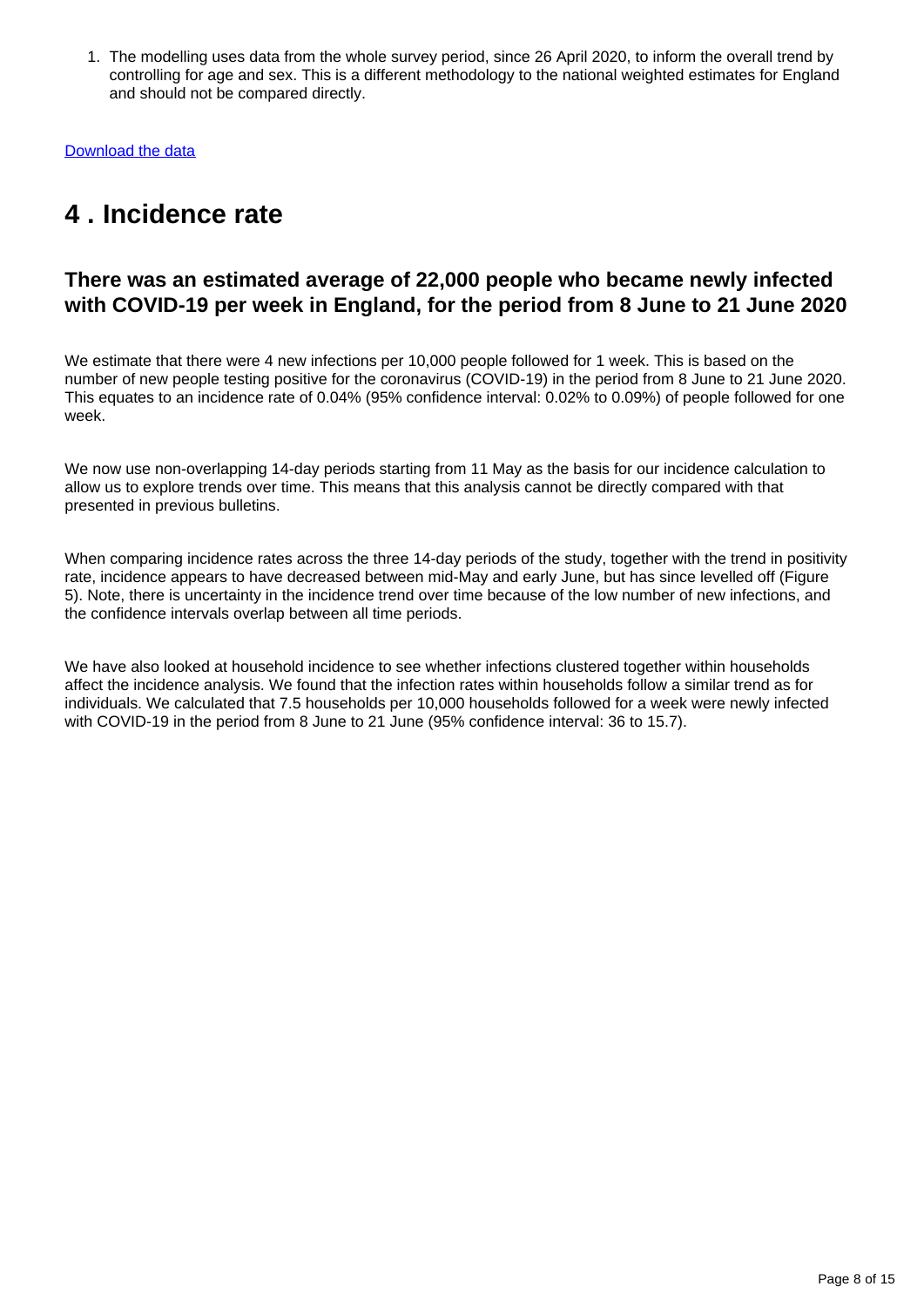### **Figure 5: The rate of new infections of COVID-19 appears to have decreased between mid-May and early June, but has since levelled off**

**Estimated numbers of new infections of coronavirus (COVID-19), based on tests conducted between 11 May to 24 May, 25 May to 7 June and 8 June to 21 June 2020, England**

Figure 5: The rate of new infections of COVID-19 appears to have decreased between mid-May and early June, but has since levelled off

Estimated numbers of new infections of coronavirus (COVID-19), based on tests conducted between 11 May to 24 May, 25 May to 7 June and 8 June to 21 June 2020, England



#### **Source: Office for National Statistics - COVID-19 Infection Survey**

**Notes:**

- 1. These statistics refer to infections reported in the community, by which we mean private households. These figures exclude infections reported in hospitals, care homes or other institutional settings.
- 2. It's important to note that the results for this period are provisional as we are still receiving swab test results. This may result in further revisions to the figure.

A more complex modelling approach (Figure 6) supports findings that incidence appears to have decreased between mid-May and early June, but has since levelled off. This modelling is an exploratory analysis and was conducted by our research partners at the University of Oxford.

Rather than grouping the number of infections in 14-day periods, the model estimates a smooth change in incidence day by day taking into account how incidence changes over the period as well as the daily estimates. This smoothing averages out sharp changes between the 14-day periods seen in Figure 6. Therefore, the estimates provided by the model do not match the exact figures provided in the 14-day estimates.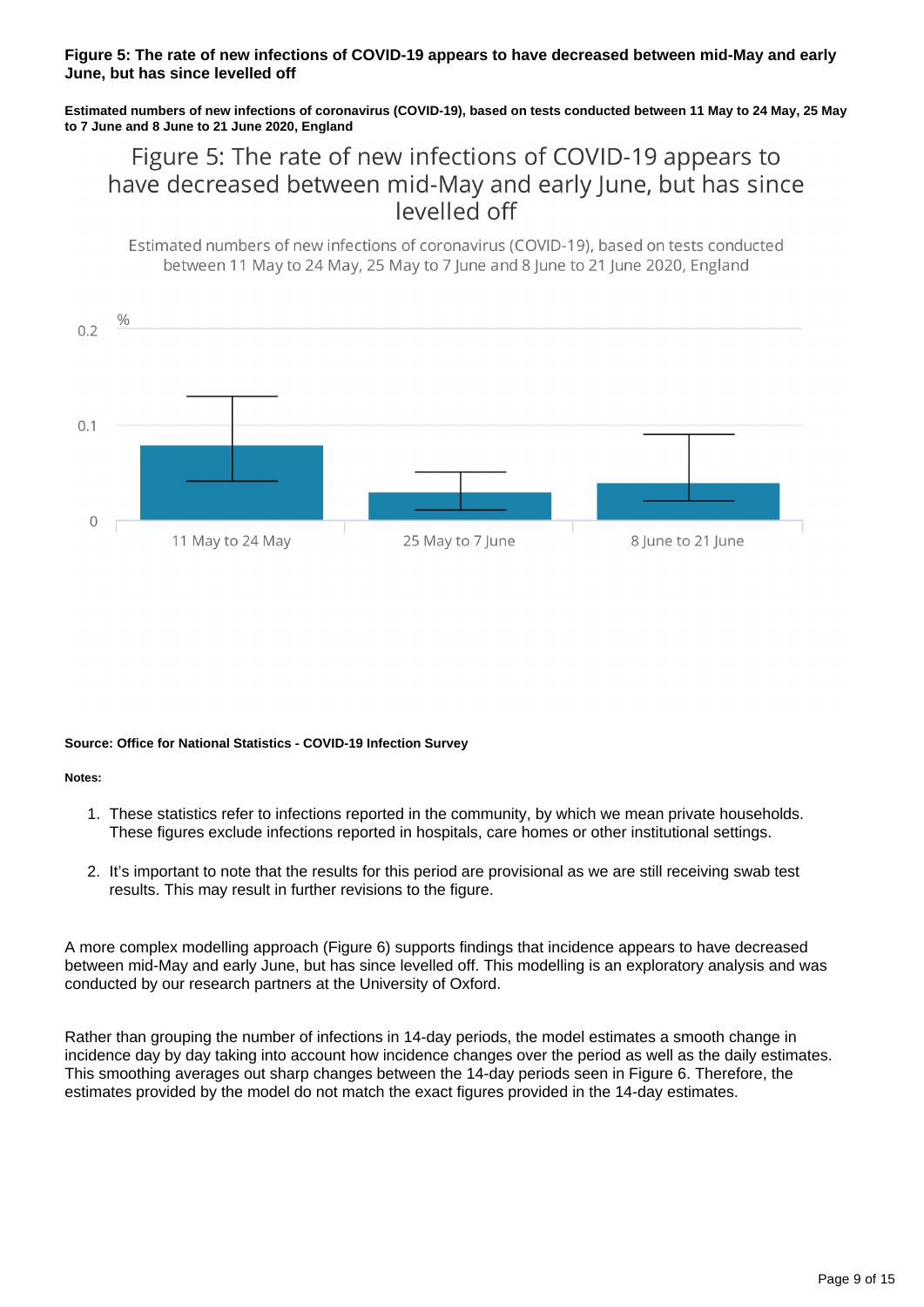### **Figure 6: The latest exploratory modelling shows incidence appears to have decreased between mid-May and early June**

Estimated numbers of new infections of coronavirus (COVID-19), based on tests conducted daily since 11 May 2020

### **Notes:**

- 1. Confidence intervals are large at the end of the plot because while we know when the visits take place, there is a delay in getting the associated swab results. The model does not include people when their next swab result isn't known, so the sample the size for the most recent days is smaller, resulting in wider credible intervals .
- 2. The model does not control for within household clustering

The incidence rate measures the occurrence of new cases of COVID-19. This is not the same as the reproduction rate (R), which is the average number of secondary infections produced by one infected person.

Unlike the analysis in [Section 2: Number of people in England](https://www.ons.gov.uk/peoplepopulationandcommunity/healthandsocialcare/conditionsanddiseases/bulletins/coronaviruscovid19infectionsurveypilot/england25june2020#number-of-people-in-england-who-had-covid-19) who had COVID-19 in this bulletin, these estimates have not been weighted to be representative of the target population in England. is because of the relatively small numbers of new infections in the sample.

#### [Download the data](https://www.ons.gov.uk/visualisations/dvc869/incidence/datadownload.xlsx)

## <span id="page-9-0"></span>**5 . COVID-19 Infection Survey data**

#### [COVID-19 Infection Survey](https://www.ons.gov.uk/peoplepopulationandcommunity/healthandsocialcare/conditionsanddiseases/datasets/coronaviruscovid19infectionsurveydata)

Dataset | Released 25 June 2020

Latest findings from the pilot phase of the COVID-19 Infection Survey. The data tables include analysis of the characteristics of people testing positive for COVID-19, which have not been updated since the previous bulletin. The antibody data are the same as in last week's bulletin (18 June). We will update these antibody statistics when new data become available.

## <span id="page-9-1"></span>**6 . Collaboration**



The Coronavirus (COVID-19) Infection Survey analysis was produced by the Office for National Statistics (ONS) in collaboration with our research partners at the University of Oxford, the University of Manchester, Public Health England and Wellcome Trust.

## <span id="page-9-2"></span>**7 . Glossary**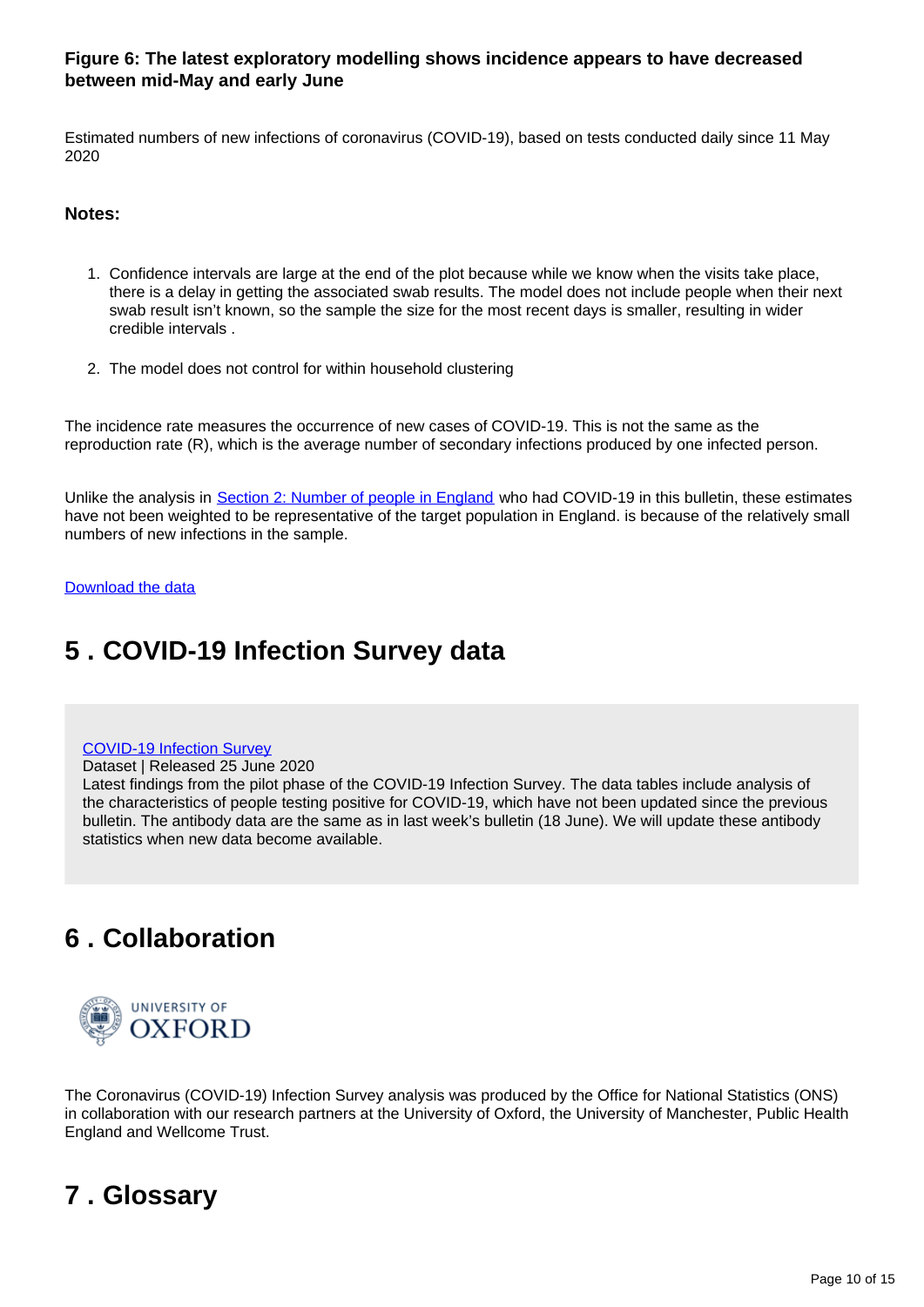## **Community**

Within this bulletin, we refer to the number of coronavirus (COVID-19) infections within the community. Community in this instance refers to private households, and it excludes those in hospitals, care homes or other institutional settings.

## **Confidence interval**

A confidence interval gives an indication of the degree of uncertainty of an estimate, showing the precision of a sample estimate. The 95% confidence intervals are calculated so that if we repeated the study many times, 95% of the time the true unknown value would lie between the lower and upper confidence limits. A wider interval indicates more uncertainty in the estimate. For more information, see our methodology page on statistical [uncertainty](https://www.ons.gov.uk/methodology/methodologytopicsandstatisticalconcepts/uncertaintyandhowwemeasureit).

### **Credible interval**

A credible interval gives an indication of the uncertainty of an estimate from data analysis. 95% credible intervals are calculated so that there is a 95% probability of the true value lying in the interval.

### **False-positives and false-negatives**

A false-positive result occurs when the test suggests an individual has COVID-19 when in fact they do not. By contrast, a false-negative result occurs when the tests suggest an individual does not have COVID-19 when in fact they do.

### **Incidence rate**

Incidence is the rate of occurrence of new cases of the disease over a given period of time. Incidence refers to the number of individuals who have a positive test in the study divided by the time from joining the study to their last test. Individuals who are positive when they join the study are not included in this calculation.

## <span id="page-10-0"></span>**8 . Measuring the data**

Data presented in this bulletin come from the Coronavirus (COVID-19) Infection Survey, which looks to identify the percentage of the population testing positive for COVID-19 and whether they have symptoms or not. The survey will help track the current extent of infection and transmission of COVID-19 among the population as a whole.

This section of the bulletin provides a short summary of the study data and data collection methods. [Our](https://www.ons.gov.uk/peoplepopulationandcommunity/healthandsocialcare/conditionsanddiseases/methodologies/covid19infectionsurveypilotmethodsandfurtherinformation)  [methodology article](https://www.ons.gov.uk/peoplepopulationandcommunity/healthandsocialcare/conditionsanddiseases/methodologies/covid19infectionsurveypilotmethodsandfurtherinformation) provides further information around the survey design, how we process data, and how data are analysed. The [study protocol](https://www.ndm.ox.ac.uk/covid-19-infection-survey) specifies the research for the study.

### **Response rates**

Table 1 provides information regarding responses to our survey. The fieldwork is still ongoing and these cannot be regarded as final response rates to the survey. Additional households are being invited to take part in the study each week, this impacts the response rate as it takes time for those invited to respond and enrol.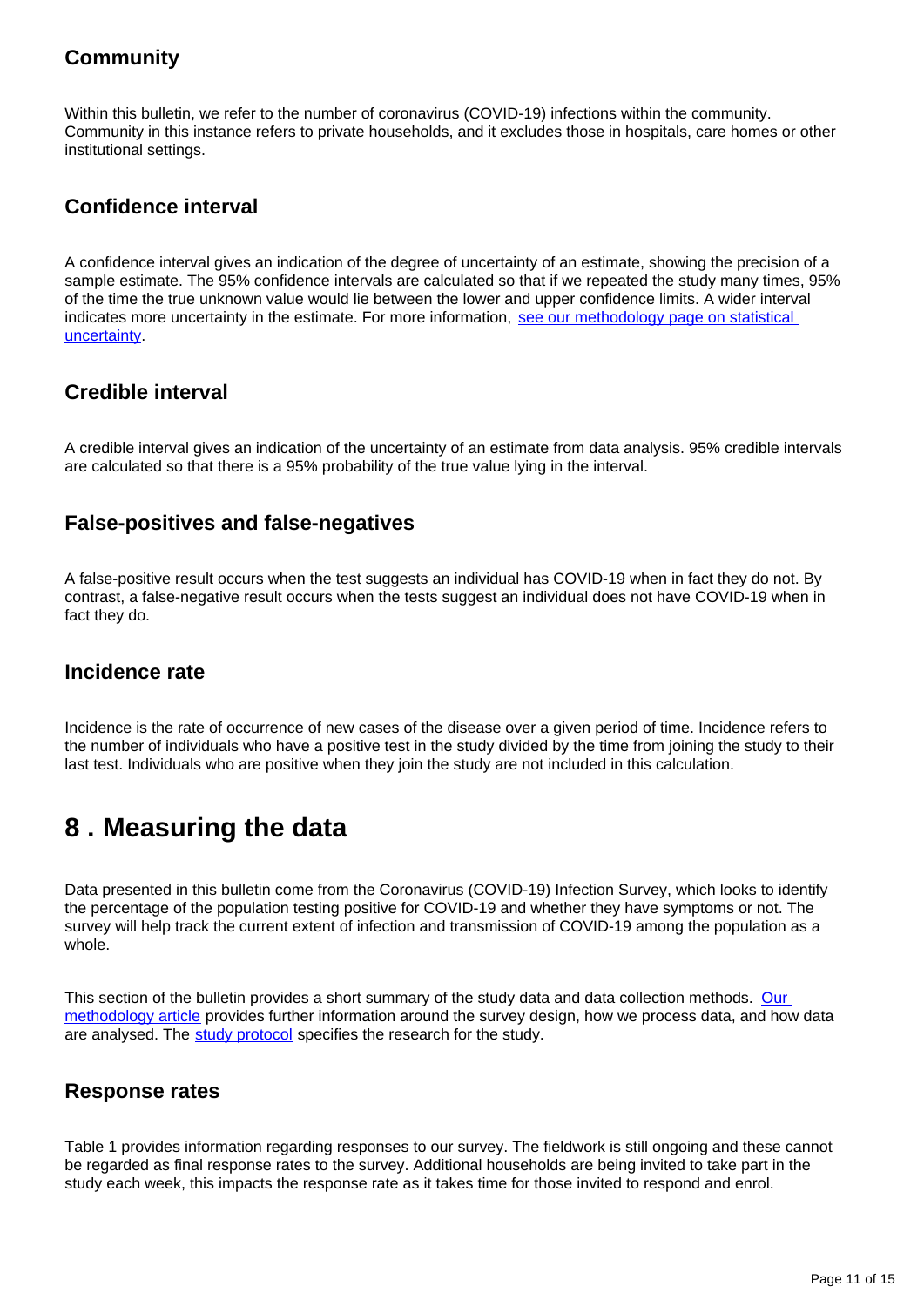#### Table 1: Current responses to the COVID-19 Infection Survey

|                                                              | <b>Households</b> |            | <b>Individuals</b> |            |
|--------------------------------------------------------------|-------------------|------------|--------------------|------------|
|                                                              |                   | % of Total |                    | % of Total |
| Households invited to take part (total)                      | 40,803 100%       |            |                    |            |
| Households enrolled                                          | 17.139 42%        |            |                    |            |
| Completed households (provided at least one swab) 15,319 38% |                   |            |                    |            |
| Eligible individuals in responding households (total)        |                   |            | 36,492 100%        |            |
| Individuals who provided first swab                          |                   |            | 32,346 89%         |            |
| Individuals who agreed to continue                           |                   |            | 27,494 75%         |            |
|                                                              |                   |            |                    |            |

Source: Source: Office for National Statistics

#### **Notes**

1. The set sample for this study is based on the achieved sample from a previous social survey who agreed to take part in future studies. [Back to table](#page-0-0)

#### **More about coronavirus**

- Find the latest on [coronavirus \(COVID-19\) in the UK](https://www.ons.gov.uk/peoplepopulationandcommunity/healthandsocialcare/conditionsanddiseases/bulletins/coronavirustheukeconomyandsocietyfasterindicators/latest).
- All ONS analysis, summarised in our **coronavirus roundup**.
- View [all coronavirus data.](https://www.ons.gov.uk/peoplepopulationandcommunity/healthandsocialcare/conditionsanddiseases/datalist)
- Find out how we are [working safely during the pandemic](https://www.ons.gov.uk/news/statementsandletters/ensuringyoursafetyduringcovid19).

### **Coverage**

Only England is included in this pilot phase of the study. We intend for the full survey to expand the size of the sample over the next 12 months and look to cover people across all four UK nations. Only private residential households, otherwise known as the target population in this bulletin, are included in the sample. People in care homes, other communal establishments and hospitals are not included.

The overall target population used in this study is 54,628,600.

### **Analysing the data**

All estimates presented in this bulletin are provisional results. As swabs are not necessarily analysed in date order by the laboratory, we have not yet received test results for all swabs taken on the dates included in this analysis. Estimates may therefore be revised as more test results are included.

This is a pilot study where the analysis is developed at pace and these quality enhancements may lead to minor changes in estimates, for example, the positive test counts across the study period.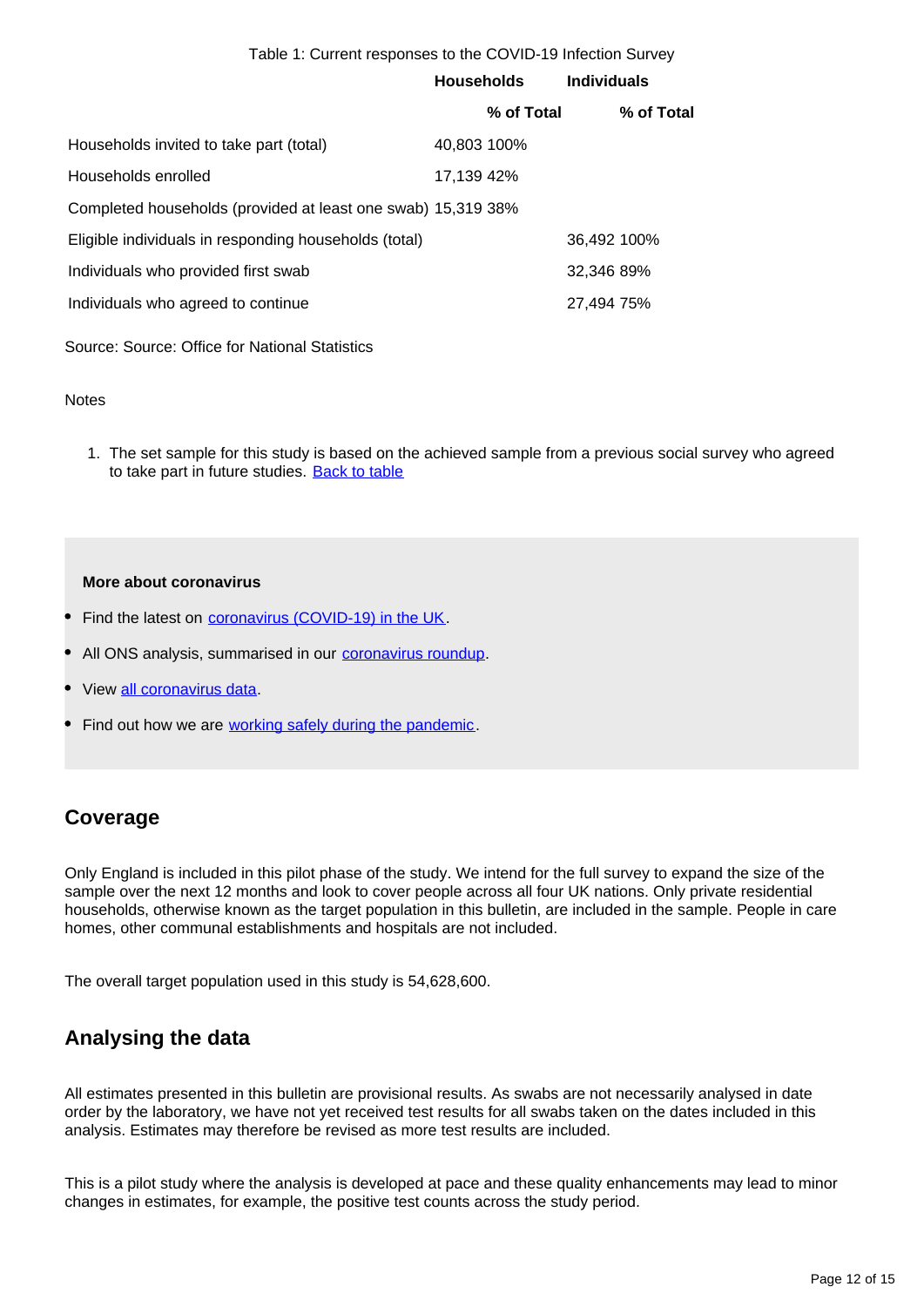### **Incidence modelling**

The model for incidence considers every day that each participant is in the study from the date of their first negative test to the earlier of their latest negative test or first positive test, called "days at risk" (for a new infection). Each new infection is counted as a positive on the day of the test. We use a Poisson model to estimate the rate of new infections by the number of days at risk. Because we have few new infections, counting the positive as happening at a different time, for example, halfway between the last negative and first positive test, does not change the results. The modelled estimates use a non-linear function for time called a natural cubic spline to better fit to the most recent data and to allow for likely departures from a linear trend in the future.

We only started recruiting participants on 26 April, and started repeating tests on 1 May. Our analysis therefore starts at 11 May (giving us six full weeks to include in analysis) as before this too few participants had repeated test results to produce robust estimates of incidence over time. The model is not weighted because of small numbers of new infections. We exclude from this analysis everyone whose first swab test in the study was positive, so this analysis just looks at new infections in people that we do not know had had COVID-19 before.

For information about the modelling of national prevalence rates, please see the [Methodology article](https://www.ons.gov.uk/peoplepopulationandcommunity/healthandsocialcare/conditionsanddiseases/methodologies/covid19infectionsurveypilotmethodsandfurtherinformation).

## **Test sensitivity**

The estimates provided in [Section 2: Number of people in England who had COVID-19](https://www.ons.gov.uk/peoplepopulationandcommunity/healthandsocialcare/conditionsanddiseases/bulletins/coronaviruscovid19infectionsurveypilot/england25june2020#number-of-people-in-england-who-had-covid-19) are for the percentage of the private-residential population testing positive for COVID-19, otherwise known as the positivity rate. We do not report on the prevalence rate within the analysis sections of this bulletin. To calculate the prevalence rate, we would need to adjust for imperfect test performance, requiring assumptions about the false-positive and falsenegative rates.

Using Bayesian analysis we have calculated what prevalence would be in different scenarios and found that even if there was a relatively high rate of false-negative results, the positivity rate presented in [Section 2: Number of](https://www.ons.gov.uk/peoplepopulationandcommunity/healthandsocialcare/conditionsanddiseases/bulletins/coronaviruscovid19infectionsurveypilot/england25june2020#number-of-people-in-england-who-had-covid-19)  [people in England who had COVID-19](https://www.ons.gov.uk/peoplepopulationandcommunity/healthandsocialcare/conditionsanddiseases/bulletins/coronaviruscovid19infectionsurveypilot/england25june2020#number-of-people-in-england-who-had-covid-19) would still be fairly close to the true figure.

### **Other studies**

While this study looks to identify the proportion of the population testing positive for COVID-19, it is one of a number of studies that look to provide information around the coronavirus pandemic within the UK.

People testing positive for COVID-19: Public Health England (PHE) present data on the total number of [laboratory-confirmed cases in England,](https://www.gov.uk/guidance/coronavirus-covid-19-information-for-the-public) which capture the cumulative number of people in England who have tested positive for COVID-19. Equivalent data for [Wales,](https://public.tableau.com/profile/public.health.wales.health.protection#!/vizhome/RapidCOVID-19virology-Public/Headlinesummary) [Scotland](https://www.gov.scot/publications/coronavirus-covid-19-daily-data-for-scotland/) and [Northern Ireland](https://app.powerbi.com/view?r=eyJrIjoiZGYxNjYzNmUtOTlmZS00ODAxLWE1YTEtMjA0NjZhMzlmN2JmIiwidCI6IjljOWEzMGRlLWQ4ZDctNGFhNC05NjAwLTRiZTc2MjVmZjZjNSIsImMiOjh9) are also available.

These statistics present all known cases of COVID-19, both current and historical. They also only test people eligible for testing according to particular rules, for example, people in hospital with symptoms and certain at-risk groups of key workers. By comparison, the statistics presented in this bulletin take a representative sample of the whole population in England, including people who are not otherwise prioritised for testing, something that is currently missing from other studies.

PHE also publish an estimate of the [prevalence of antibodies in the blood](https://www.gov.uk/government/publications/national-covid-19-surveillance-reports/sero-surveillance-of-covid-19) in England using blood samples from healthy adult blood donors. PHE provide estimates by region and currently do not scale up to England. Estimates in this bulletin and those published by PHE are based on different tests; PHE estimates are based on testing using the Euroimmun assay method, while blood samples in this survey are tested by research staff at the University of Oxford for antibodies using a novel ELISA. For more information about the antibody test used in this bulletin, see the [COVID-19 Infection Survey protocol \(PDF, 1.14MB\).](https://www.ndm.ox.ac.uk/_asset/file/protocol-covid-infection-survey-2020-04-20-v1-0-clean-with-ethics-ref.pdf)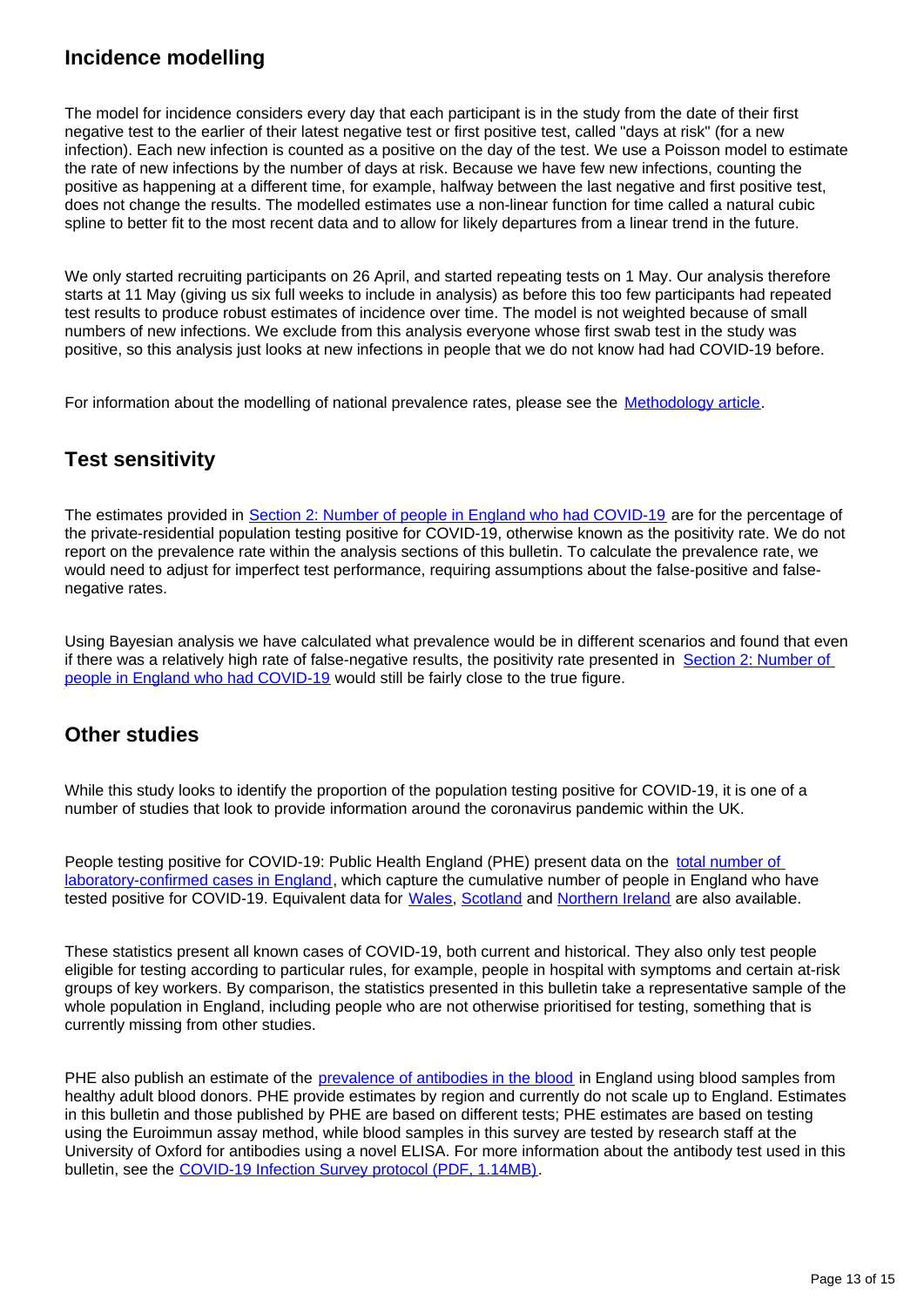The government has [announced the start of a major new national antibody testing programme,](https://www.gov.uk/government/publications/coronavirus-covid-19-antibody-tests/coronavirus-covid-19-antibody-tests) to provide antibody tests to NHS and care staff in England. These tests prioritise NHS and care home staff who would like to be tested. It is important to note that this is a separate programme to the blood tests analysis conducted as part of our household study.

### **Next steps**

This edition of the bulletin presents headline analysis of the overall number of people infected with COVID-19, modelling of the regional positivity rate, and the incidence rate. Now that the survey has become more established, we plan to continue to provide headline figures once a week, in order to give regular, concise and high-quality information on COVID-19 within the community.

We plan to make available more detailed analysis on a monthly basis, which will include further exploration of the characteristics of those with COVID-19, such as age, sex, working location and occupation.

## <span id="page-13-0"></span>**9 . Strengths and limitations**

These statistics have been produced quickly in response to developing world events. The Office for Statistics Regulation, on behalf of the UK Statistics Authority, has [reviewed them](https://www.statisticsauthority.gov.uk/correspondence/review-of-coronavirus-covid-19-infection-survey/) against several important aspects of the [Code of Practice for Statistics](https://www.statisticsauthority.gov.uk/code-of-practice/) and regards them as consistent with the Code's pillars of [trustworthiness,](https://www.statisticsauthority.gov.uk/code-of-practice/the-code/trustworthiness/) [quality](https://www.statisticsauthority.gov.uk/code-of-practice/the-code/quality/) and [value.](https://www.statisticsauthority.gov.uk/code-of-practice/the-code/value/)

The estimates presented in this bulletin contain *[uncertainty](https://www.ons.gov.uk/methodology/methodologytopicsandstatisticalconcepts/uncertaintyandhowwemeasureit)*. There are many sources of uncertainty, including uncertainty in the test, in the estimates and the quality of data collected in the questionnaire. Information on the main sources of uncertainty are presented in [our methodology article.](https://www.ons.gov.uk/peoplepopulationandcommunity/healthandsocialcare/conditionsanddiseases/methodologies/covid19infectionsurveypilotmethodsandfurtherinformation)